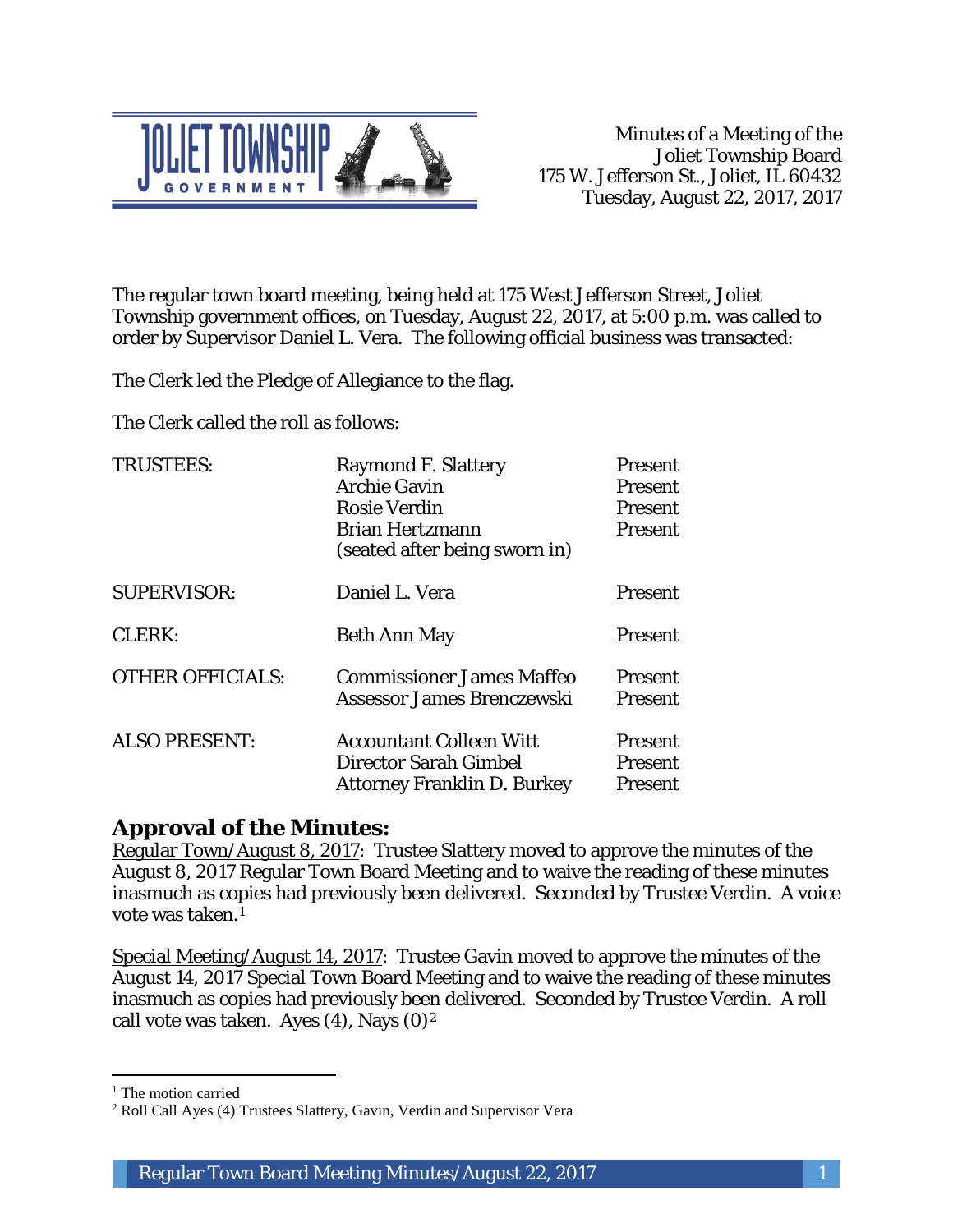Closed Session Meeting/August 14, 2017: Trustee Slattery moved to approve the Closed Session Minutes of the August 14, 2017 Meeting as to form and content. Seconded by Trustee Verdin. A roll call vote was taken. Ayes (4), Nays (0)3

# **Public Comment:**

None

# **New Business:**

Adopt/Resolution No. 2017-07 Warrant of Appointment of Trustee The Supervisor expressed his gratitude for all those that expressed interest and sought to fill the vacancy in the office of Trustee. He stated many were qualified but the Board has chosen Brian Hertzmann to fill the vacancy. He then asked Mr. Hertzmann to come forward. Supervisor Vera moved to adopt Resolution No. 2017-07, Warrant of Appointment of Trustee Hertzmann. Seconded by Trustee Slattery. A roll call vote was taken. Ayes  $(4)$ , Nays  $(0)<sup>4</sup>$ 

Clerk May then performed the swearing in of Brian Hertzmann as the new Township Trustee. Trustee Hertzmann then signed off on the Oath of Office. Clerk May commented these documents will be filed with the County Clerk, tomorrow, August 23, 2017. Trustee Hertzmann then took a seat.

# **Unfinished Business:**

None

### **Reports:**

### Supervisor:

The Supervisor thanked the Trustee for the extra time they spent on helping to select a new Trustee. He reported on attending the St. Joes senior club luncheon. He indicated Senior Liaison Jeff Wallace has no report for today; however, he has been working with Jeff to complete the senior application/grant process. There are still a couple of groups who need to submit the final paperwork. The letters were issued to those that were awarded grants. The payment for the first half of the grants will be issued in September. He discussed miscellaneous issues in particular to the new Trustee Hertzmann.

### Clerk:

I

Clerk May reported the registration for the TOI Fall Conference and the hotel reservations were completed based on the requests received. A memo will be issued with final details prior to the conference, November 12-14, 2017. The ad for the surplus truck and generator, from the Highway Department, was placed in the Perspective Magazine for the September edition. The three sets of minutes were completed for consideration and all of the documents related to the appointment of Trustee Hertzmann were also completed.

<sup>&</sup>lt;sup>3</sup> Roll Call Ayes (4) Trustees Slattery, Gavin, Verdin and Supervisor Vera

<sup>4</sup> Roll Call Ayes (4) Trustees Slattery, Gavin, Verdin and Supervisor Vera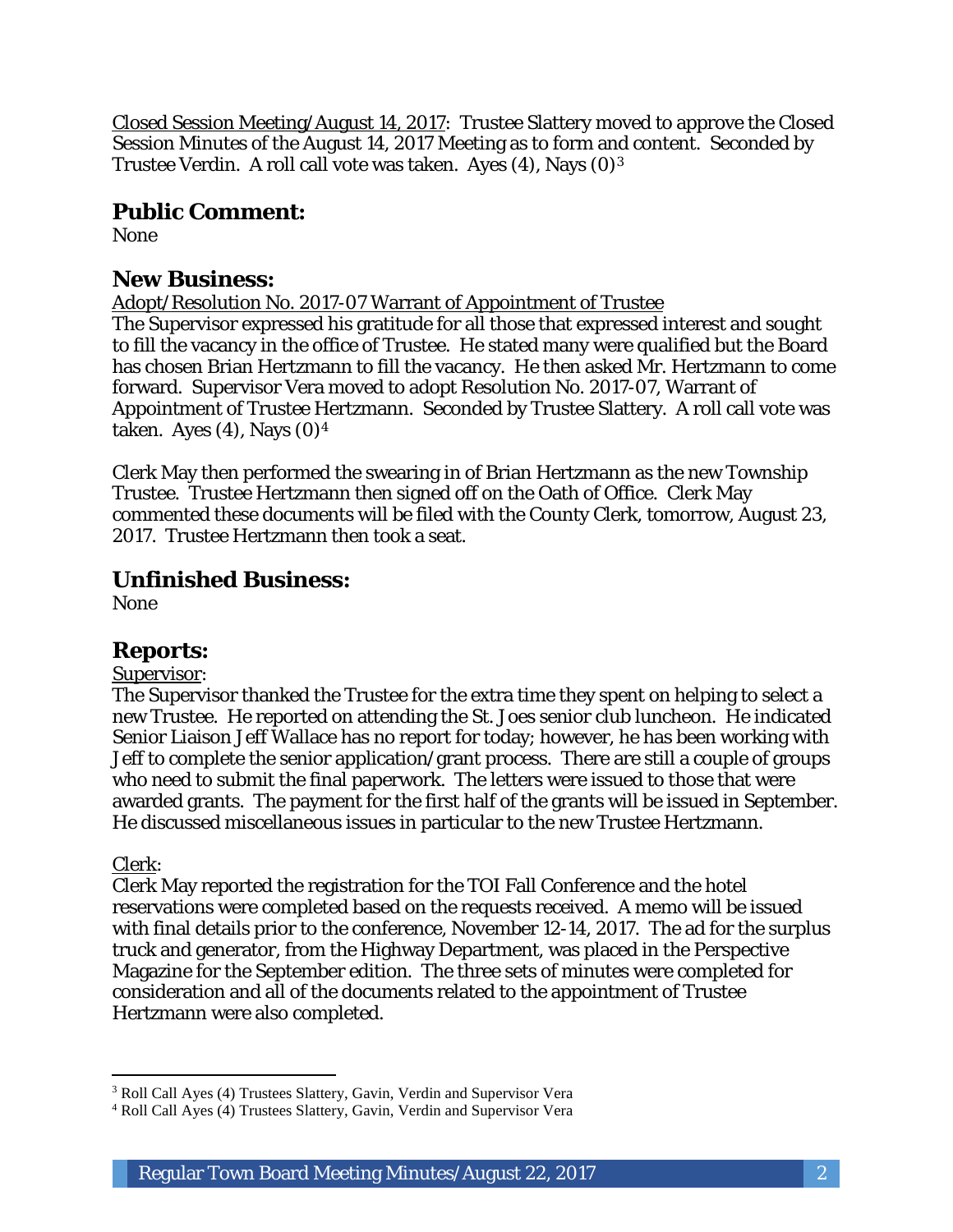#### Highway Commissioner:

Commissioner Maffeo reported his staff continues to perform seasonal work, cutting grass and picking up of garbage.

- D Construction has started the work on the curbs and culverts in the Spring Green subdivision. There is one issue being reviewed by our engineer.
- He participated in a meeting at Caroline and Rowell Avenue with the City of Joliet to determine who has jurisdiction on this section of the road (in front of the proposed location for new Laraway School). The City will be installing curb and gutter on the west side of the street and we are correcting a problem with the right of way.
- He attended a meeting at Laraway School regarding the bus traffic in Sugar Creek, specifically with Sugar Creek Drive and a problem with the radiance of the road (from which the buses will be turning). The school district will be paying for the needed changes/improvements.
- He will be attending a preconstruction meeting with the County on the Motor Fuel Tax projects, which includes paving of north Rowell Avenue. There is a concern because he has heard from Loop Paper Company that they may seek to annex into the City of Joliet. The Commissioner said further consideration needs to be made about the paving of the street with our funds if it is going to be annexed into the city. The bid amount for the project is \$127,000.00 but he isn't sure if we can pull the project at this time. He asked if Attorney Burkey would be available to attend the meeting with him.
- There has been an ongoing flooding/water problem with a home located at Belmont & Mohawk. The owner did work to elevate the flooding which in turn caused flooding problems on Cleveland Avenue. He asked Attorney Burkey if he could follow up with him on this matter for permission to do work on the private property.

### Assessor:

Assessor Brenczewski reported the final day to file an appeal with the board of review is September 5, 2017. As previously reported, 25,000 notices were issued and this has resulted in a very busy office over the past several weeks.

### Attorney:

Attorney Burkey reported on the intergovernmental agreement received from the Village of Rockdale. The agreement is for road improvement work on Moen Avenue, where we have jurisdiction over certain sections. The Village of Rockdale will be doing the needed road repairs, including or portion. This will need to be signed by Commissioner Maffeo and returned.

#### Accountant:

Accountant Witt reported the fund financial statements ending July 31, 2017, along with the cash and investments have been completed and distributed for your reference. She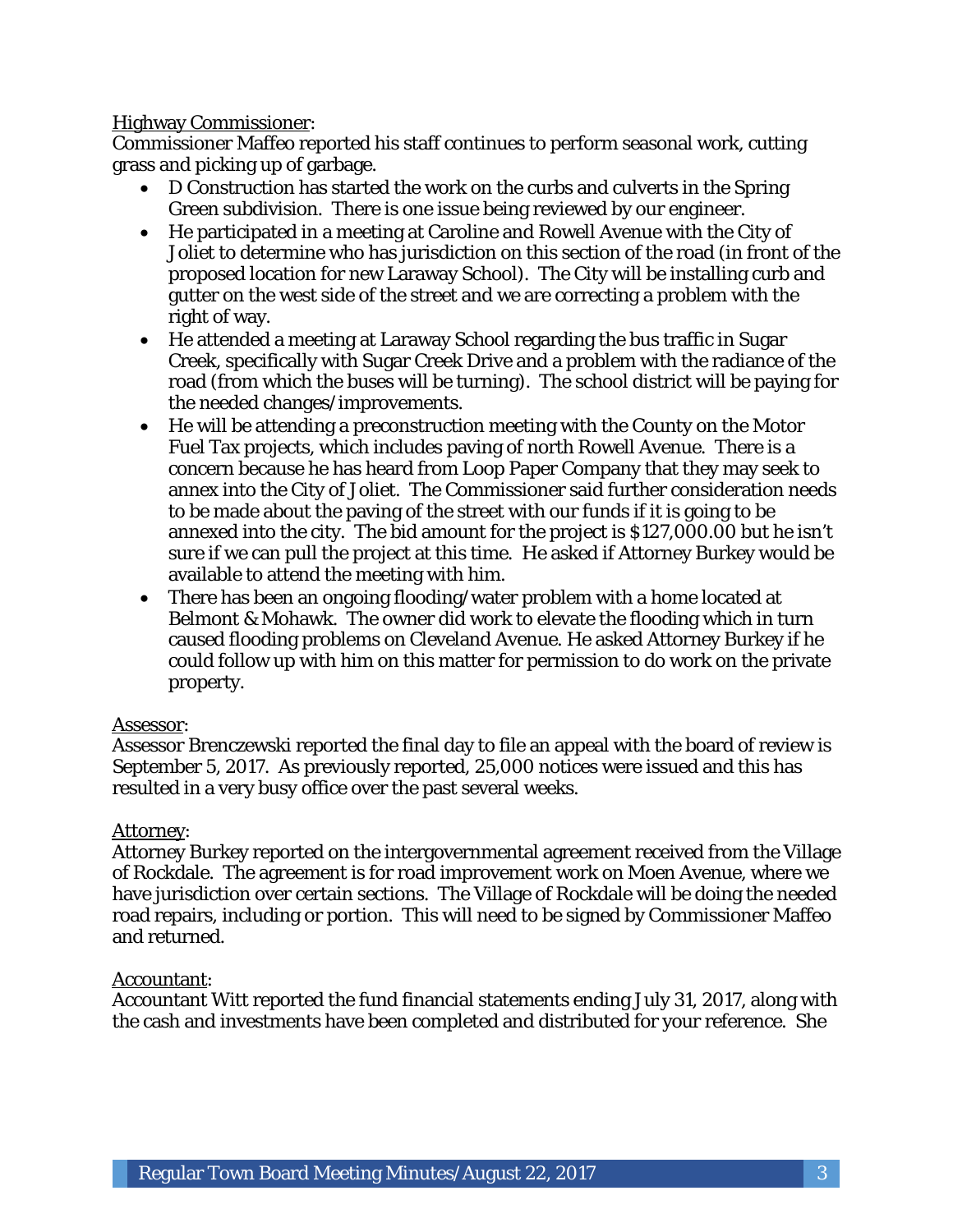met with Commissioner Maffeo to review the Road District projects for actual vs budget. The Illinois Department of Employment Services, monthly wage report was completed and filed. Other than that, just the day to day operations of her office.

#### Animal Control Center:

Director Gimbel reported the adoption sale ended, Friday, August 18, 2017. The school supplies donated during the sale for a discount against adoption fees were given to Big Brothers Big Sisters for their school programs. She held a meeting with Council woman Jan Quillman to discuss the cat population in the City of Joliet. There is a need to update their ordinance related to, but not limited to, feeding stays and limits per household. She reported on three hearings for dangerous/vicious dogs and some issues with prior cases. Other than that, just the day to day operations of her office.

# **Receipts:**

Trustee Slattery moved to deposit all funds into their proper accounts as presented for the period ending August 22, 2017. Seconded by Trustee Gavin. A voice vote was taken.5

### **Expenditures:**

The Supervisor presented the following invoices for town board approval for the period ending August 22, 2017:

| <b>EXPENDITURES</b> |
|---------------------|
| \$59,868.02         |
| \$7,776.41          |
| \$21,210.24         |
|                     |

 $\overline{a}$ <sup>5</sup> The motion carried

<sup>6</sup> Roll Call Ayes (5) Trustees Slattery, Gavin, Verdin, Hertzmann and Supervisor Vera

<sup>7</sup> Roll Call Ayes (5) Trustees Slattery, Gavin, Verdin, Hertzmann and Supervisor Vera

<sup>8</sup> Roll Call Ayes (5) Trustees Slattery, Gavin, Verdin, Hertzmann and Supervisor Vera